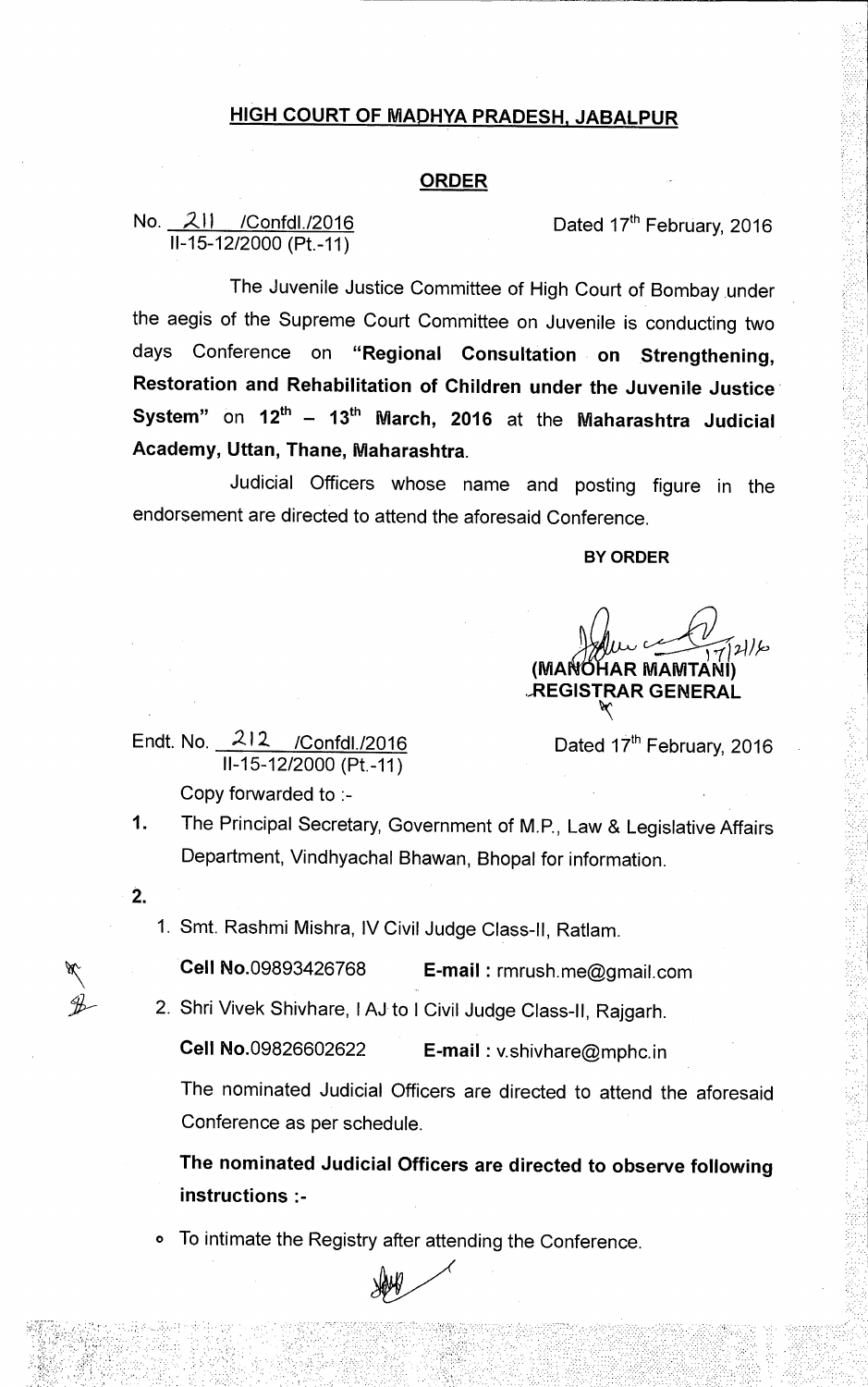- **O To bring Laptop during the Conference.**
- **O To send comments / suggestions regarding experience of Conference to the Director, MPSJA, Jabalpur.**
- **O To arrange Board Diary in such a manner that no case is listed on the dates, on which they are directed to attend this Conference. In case, cases have been fixed for the said dates, Summons should not be issued and if Summons are issued, the parties should be informed about the change in dates.**
- **0 The Participants are requested to contact the Maharashtra Judicial Academy, Uttan, Uttan-Gorai Road, Bhayandar (West), District Thane — 401 106 for making any query about accommodation arrangements and local conveyance. Phone No.022 — 28451004 / 28451033, Fax No.022-28451002, e-mail : mjauttsc@indianjudiciary.govin OR Shri Vidhyadhar B. Kakatkar, Deputy Director, WLJ.A. (Cell No. 08422997400, 09167196677) OR Shri Deepak D. Karve, Assistant Director, (Cell No. 08828133351,09224911899).**
- **0 Copy of Draft Guidance Note for State Presentations, Participation Form, Agenda and Template is enclosed, herewith. The Participants are requested to fill the Participation Form and send the same to the Maharashtra Judicial Academy (Phone No.022 — 28451004 / 28451010, Fax No.022 — 28451002, e-mail mjauttsc@indianjudiciary.govin).**
- **3. The District and Sessions Judge, Ratlam / Rajgarh for information and necessary action. You are requested to send confirmation of receiving of this communication immediately, by fax.**
- **5, 4. Shri Vinay G. Joshi, In-charge Registrar General, High Court of Bombay, Mumbai — 400 032 for information and necessary action in reference to your letter No.47/2016, dated 02.02.2016 and No.83/2016, dated 10.02.2016.** 
	- **5. The Member Secretary, MPSLSA, Jabalpur for information.**
	- **6. The In-charge Director, MPSJA, Jabalpur, with a request to utilize the experience of the officers nominated for imparting training to other Judicial Officers during various training programmes.**

Encl :- As above.

*3:2P-)16*  **(illiANOHAR MAIVITANI) /REGISTRAR GENERAL**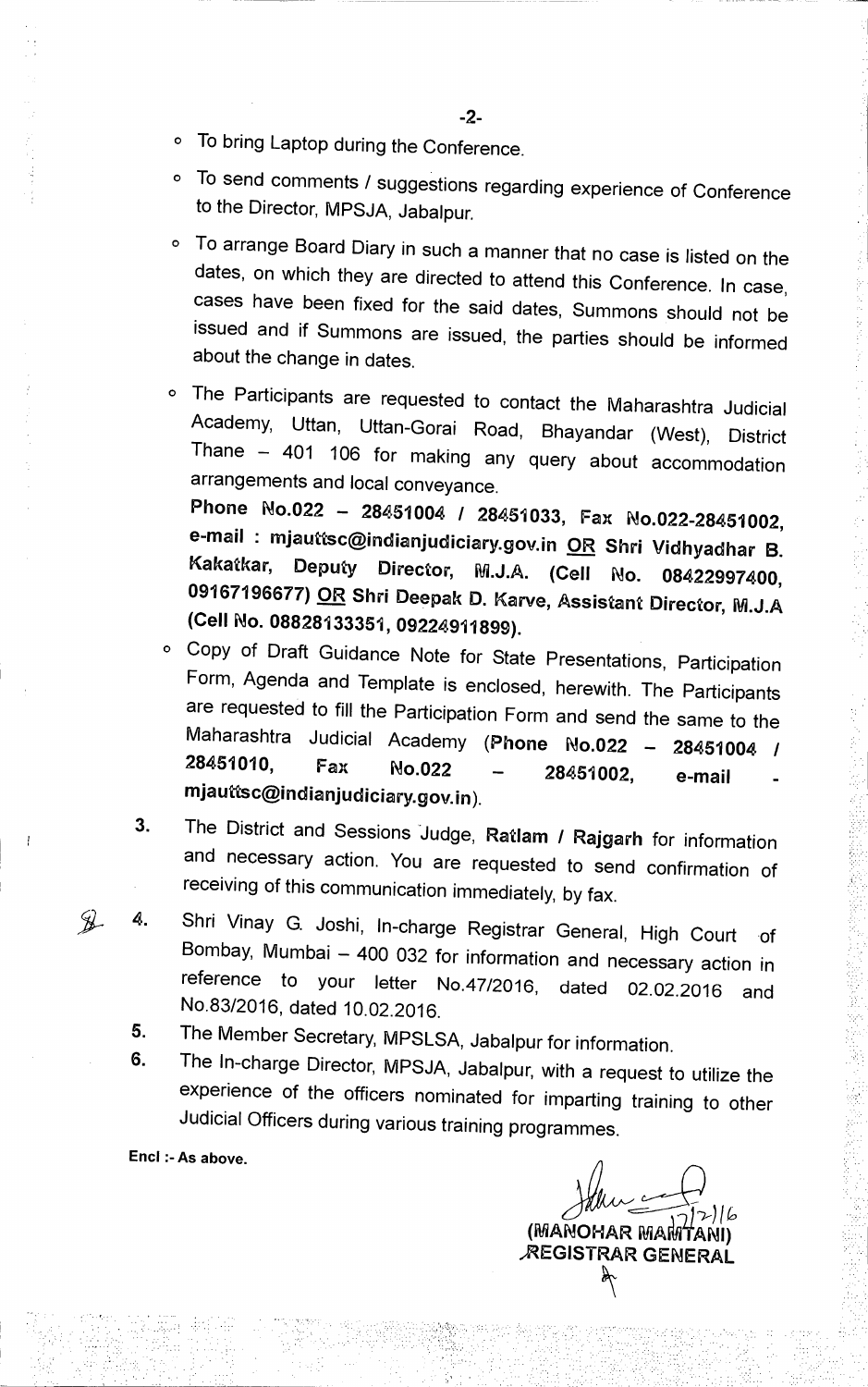**on** 

**Strengthening Restoration and Rehabilitation of Children under the Juvenile Justice System** 

12<sup>th</sup> – 13<sup>th</sup> March 2016

**Venue : Maharashtra Judicial Academy, Uttan** 

**Organised by:** 

**Supreme Court Juvenile Justice Committee Bombay High Court Juvenile Justice Committee** 

**Hosted by:** 

**Bombay High Court** 

**Department of Women and Child Development, Government of Maharashtra** 

**Supported by UNICEF** 

**Technical Support from:** 

**Centre for Child and the Law (CCL), National Law School of India University (NLSIU), Bengaluru** 

**Maharashtra Judicial Academy, Uttan**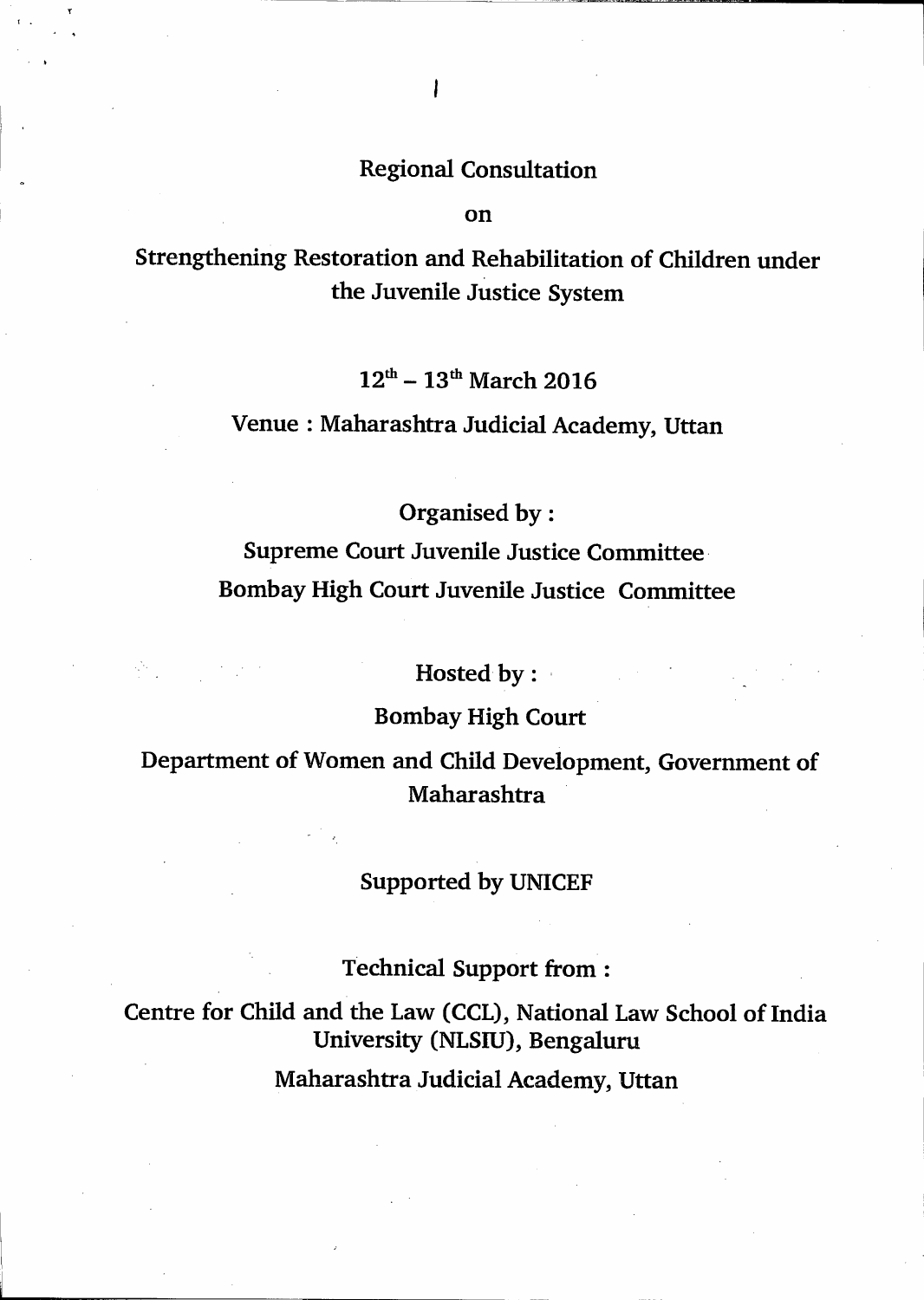# **Revised Draft programme**

# Day 1 - Saturday 12<sup>th</sup> March 2016

| 9.00 AM - 9.30 AM           | Registration                                                                                                                                 |  |  |  |
|-----------------------------|----------------------------------------------------------------------------------------------------------------------------------------------|--|--|--|
| <b>Inaugural Programme:</b> |                                                                                                                                              |  |  |  |
| 9.30 AM - 9.35 AM           | Welcome Address by Honourable Mr. Justice V. M.<br>Kanade, Chairperson of the High Court Committee on<br>Juvenile Justice, Bombay High Court |  |  |  |
| 9.35 AM - 9.40AM            | Address by Ms. Rajeshwari Chandrasekar, Chief of<br>Field Office, UNICEF, Maharashtra                                                        |  |  |  |
| 9.40 AM - 9.45 AM           | Address by ---------------------, Principal Secretary/<br>Jt. Secretary, Department of Women and Child<br>Development, Government of India   |  |  |  |
| 9.45 AM - 9.55 AM           | Address by Honourable Smt. Justice<br>Vijaya<br>Tahilramani, Acting Chief Justice of Bombay High<br>Court                                    |  |  |  |
| 9.55 AM - 10.05 AM          | Keynote address by Honourable Mr. Justice Madan B.<br>Lokur, Judge, Supreme Court of India, Supreme<br>Court Committee on Juvenile Justice   |  |  |  |
| 10.05 AM - 10.30 AM         | Coffee/ Tea Break                                                                                                                            |  |  |  |

| <b>Technical Session -1</b>                                                                                                                                         |                                                                                                        |  |  |  |
|---------------------------------------------------------------------------------------------------------------------------------------------------------------------|--------------------------------------------------------------------------------------------------------|--|--|--|
| State experiences on<br>* Follow up of Key Recommendations of First Round of Consultations<br>* Sharing of Best Practices/Challenges for Rehabilitation of Children |                                                                                                        |  |  |  |
| 10.30 AM - 11.45 AM                                                                                                                                                 | Presentation by Maharashtra and Goa<br>(Followed by open house discussion)                             |  |  |  |
| 11.45 AM - 12.45 PM                                                                                                                                                 | <b>Presentation by Gujrat</b><br>(Followed by Open house discussion)                                   |  |  |  |
| 12.45 PM - 1.45 PM                                                                                                                                                  | Presentation by Delhi<br>(Followed by open house discussion)                                           |  |  |  |
| 1.45 PM - 2.30 PM                                                                                                                                                   | <b>LUNCH</b>                                                                                           |  |  |  |
| 2.30 PM - 3.30 PM                                                                                                                                                   | Presentation by Madhya Pradesh<br>(Followed by open house discussion)                                  |  |  |  |
| $3.30$ PM $-$ 4.30 PM                                                                                                                                               | Presentation by Rajasthan<br>(Followed by open house discussion)                                       |  |  |  |
| 4.30 PM Onwards                                                                                                                                                     | Break-out groups to deliberate on (i) Challenges<br>Way Forward, Facilitated by<br>(ii)<br>and<br>CCL. |  |  |  |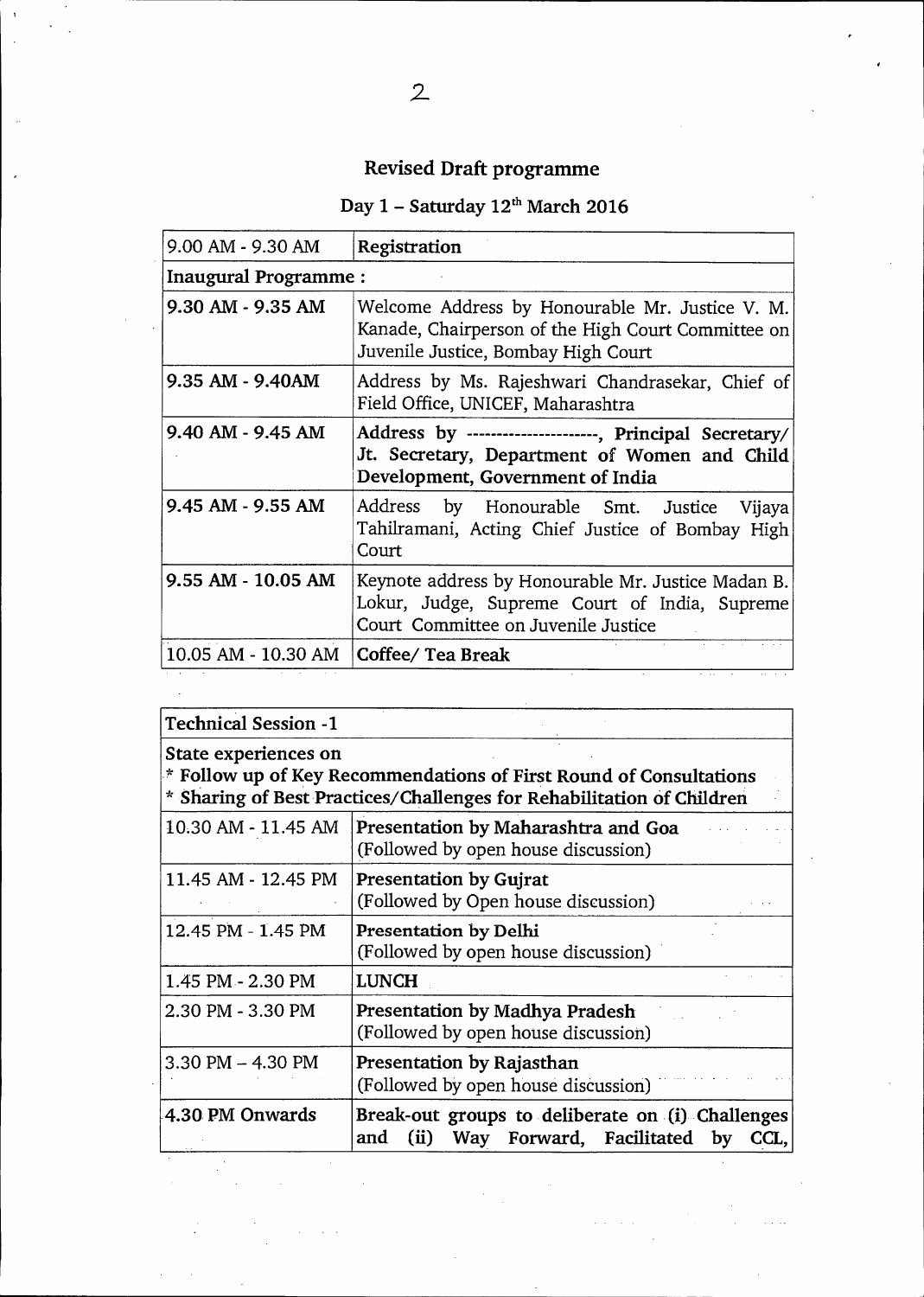|                                                                        | Bengaluru [Tea / Coffee will be served in the<br>Break-out group discussion]                |  |  |  |  |
|------------------------------------------------------------------------|---------------------------------------------------------------------------------------------|--|--|--|--|
| Group 1 : Social Investigation Reports and Individual Care Plans       |                                                                                             |  |  |  |  |
|                                                                        | Group 2 : Rehabilitation of Juveniles in Conflict with Law in the Homes                     |  |  |  |  |
| Group 3 : Rehabilitation of Children in need of care and protection in |                                                                                             |  |  |  |  |
| the Homes                                                              |                                                                                             |  |  |  |  |
|                                                                        | $C$ roun $\Lambda \cdot \text{Dola}$ of Dolian Drobotion Officers Destermines and $\Lambda$ |  |  |  |  |

Group 4 : **Role of Police, Probation Officers, Restoration and After Care** 

| Day -2 Sunday $13th$ March 2016 |  |
|---------------------------------|--|
| <b>Technical Session-2</b>      |  |

| 1.35 PM onwards                       | <b>Lunch and Departure</b><br><u> 2005 - 2006 - 2006 - 200</u>                                    |  |  |  |  |
|---------------------------------------|---------------------------------------------------------------------------------------------------|--|--|--|--|
| $1.30$ PM $-1.35$ PM                  | Vote of Thanks - Smt. P. V. Ganediwala, Joint<br>Director, MJA, Uttan                             |  |  |  |  |
| 1.20 PM - 1.30 PM                     | Closing Remarks - Honourable Mr. Justice Madan B.<br>Lokur, Judge, Supreme Court of India         |  |  |  |  |
| 1.15 PM - 1.20 PM                     | Address by Mr. Joachim Theis, Child Protection Chief,<br>UNICEF India Country Office              |  |  |  |  |
| <b>Valedictory Session</b>            |                                                                                                   |  |  |  |  |
| 12.30 PM - 1.15 PM                    | Group 4: Role of Police, Probation<br>Officers,<br><b>Restoration and After Care</b>              |  |  |  |  |
| 11.45 AM - 12.30 PM                   | Group 3 : Rehabilitation of Children in need of<br>care and protection in the Homes               |  |  |  |  |
| 11.15 AM - 11.45 AM                   | Coffee/ Tea Break                                                                                 |  |  |  |  |
| 10.30 AM - 11.15 AM                   | Group 2 : Rehabilitation of Juveniles in Conflict<br>with Law in the Homes                        |  |  |  |  |
| 9.45 AM -10.30 AM                     | Group 1 : Social Investigation Reports and Individual<br>Care Plans - Way Forward and Action Plan |  |  |  |  |
| Presentation by Groups on Way Forward |                                                                                                   |  |  |  |  |
| 9.30 AM - 9.45 AM                     | Summary Report of Proceedings of the Round Table<br>by CCL & Open House                           |  |  |  |  |

 $\frac{1}{2}$  $\sim$ 

 $\mathcal{L}_{\mathcal{A}}$ 

 $\mathcal{A}$ 

 $\sim 10^{-1}$  km

 $\overline{a}$ 

÷,

 $\sim 100$  km  $^{-1}$ 

 $\epsilon$  ,  $\beta$  ,  $\sim$ 

 $\cdot$  $\sim$ 

 $\sim$ 

سادة والمعتقد فالمراد

 $\bar{\mathcal{A}}$ 

 $\sim 10$ 

عب عبد عبد عبد عبد العبد العبد العبد العبد العبد العبد العبد العبد العبد العبد العبد العبد العبد الع<br>العبد العبد العبد العبد العبد العبد العبد العبد العبد العبد العبد العبد العبد العبد العبد العبد العبد العبد ال

 $\hat{\pi}$  ,  $\hat{\pi}$  ,  $\hat{\pi}$  ,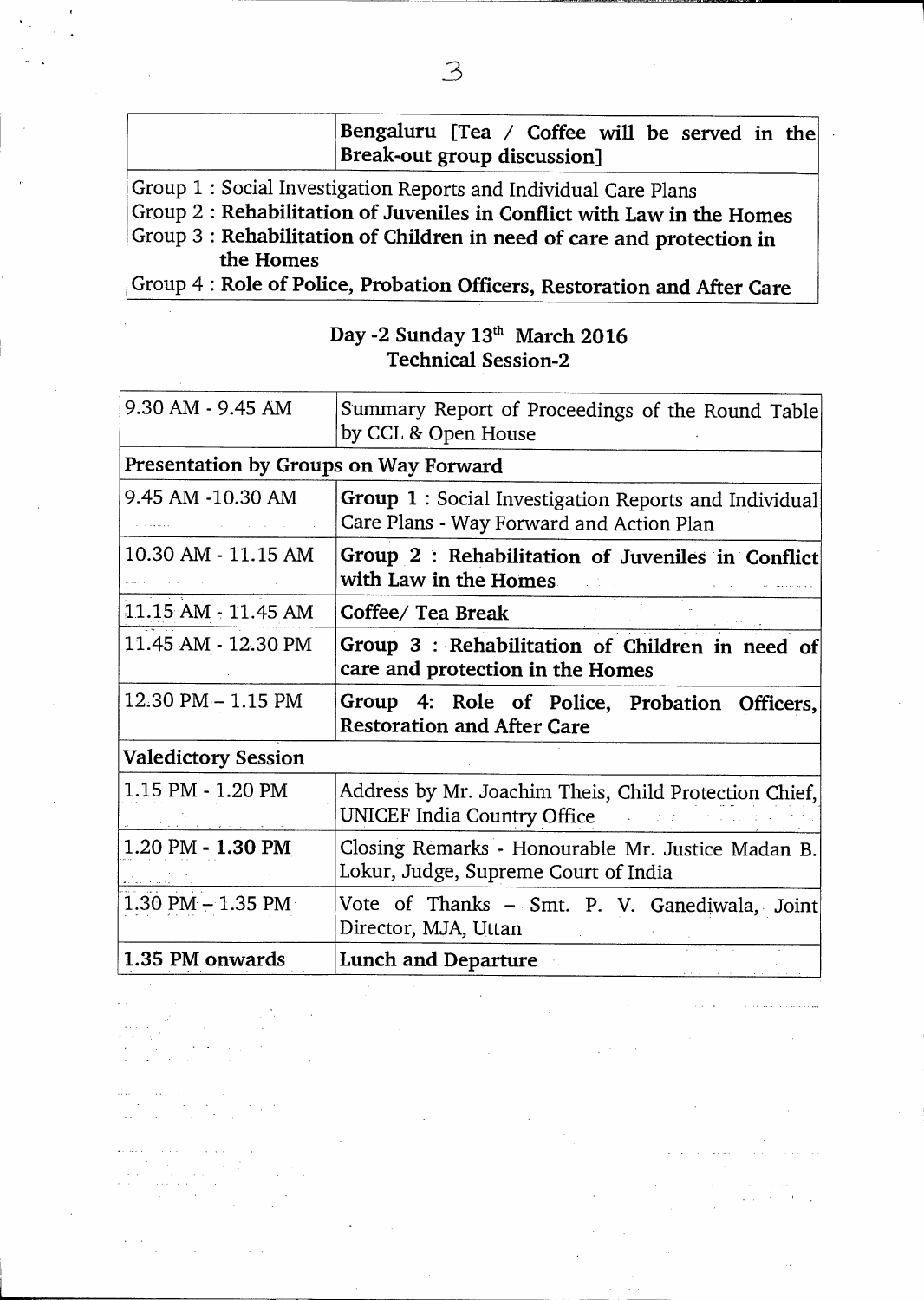

Second Western Regional Round Tabie Consultation on

Strengthening Restoration and Rehabilitation of Children under the Juvenile justice System

Organized by Supreme Court juvenile justice Committee Bombay High Court juvenile justice Committee

> Supported by UNR:EF

Technical Support from Centre for Child and the Law, (CCL), National Law School of India University **(LSW <sup>I</sup>** Bengaiuru Maharashtra Judicial Academy, Uttan

Mumbal, 1243 March 2016

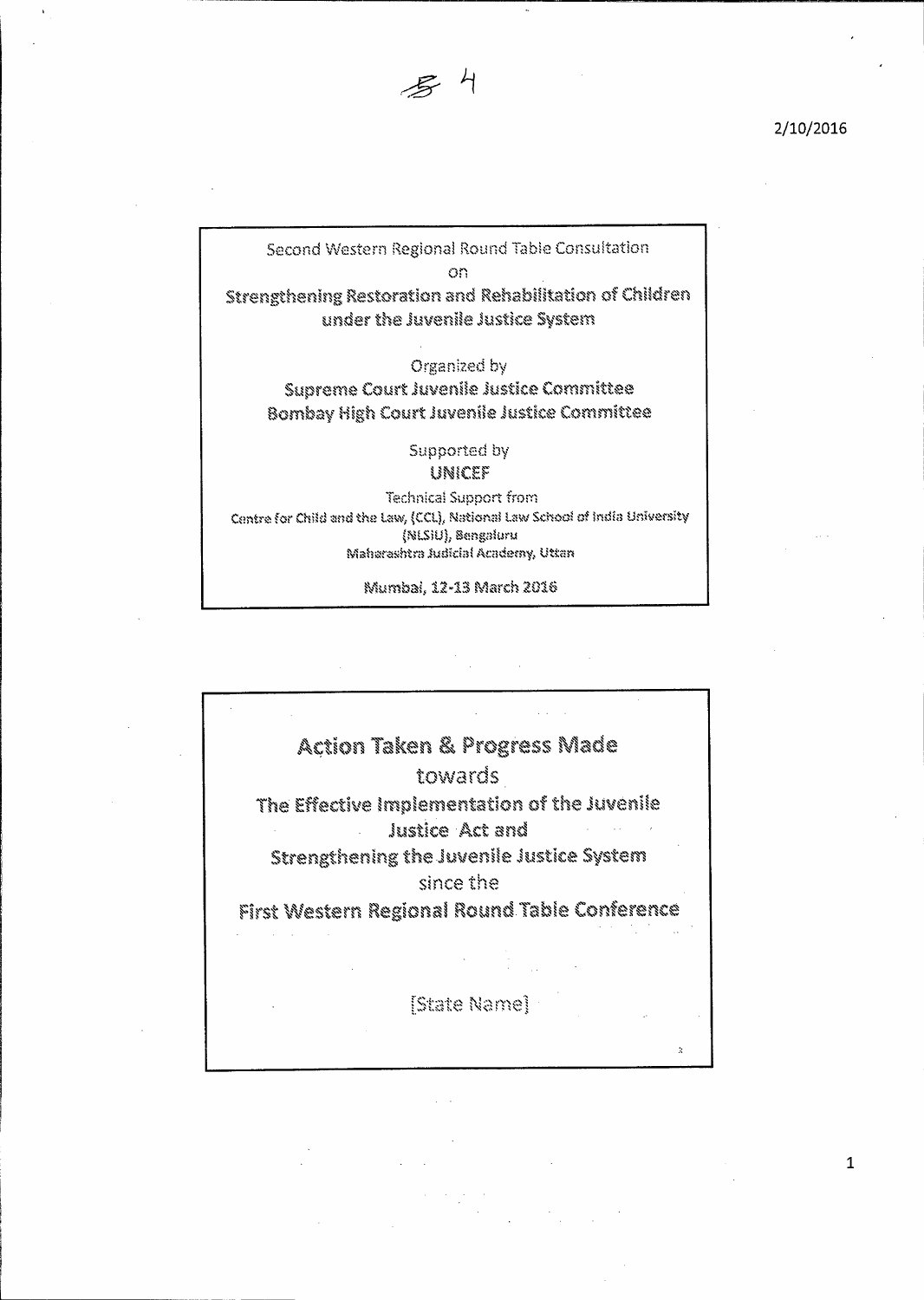

 $85$ 



 $\overline{2}$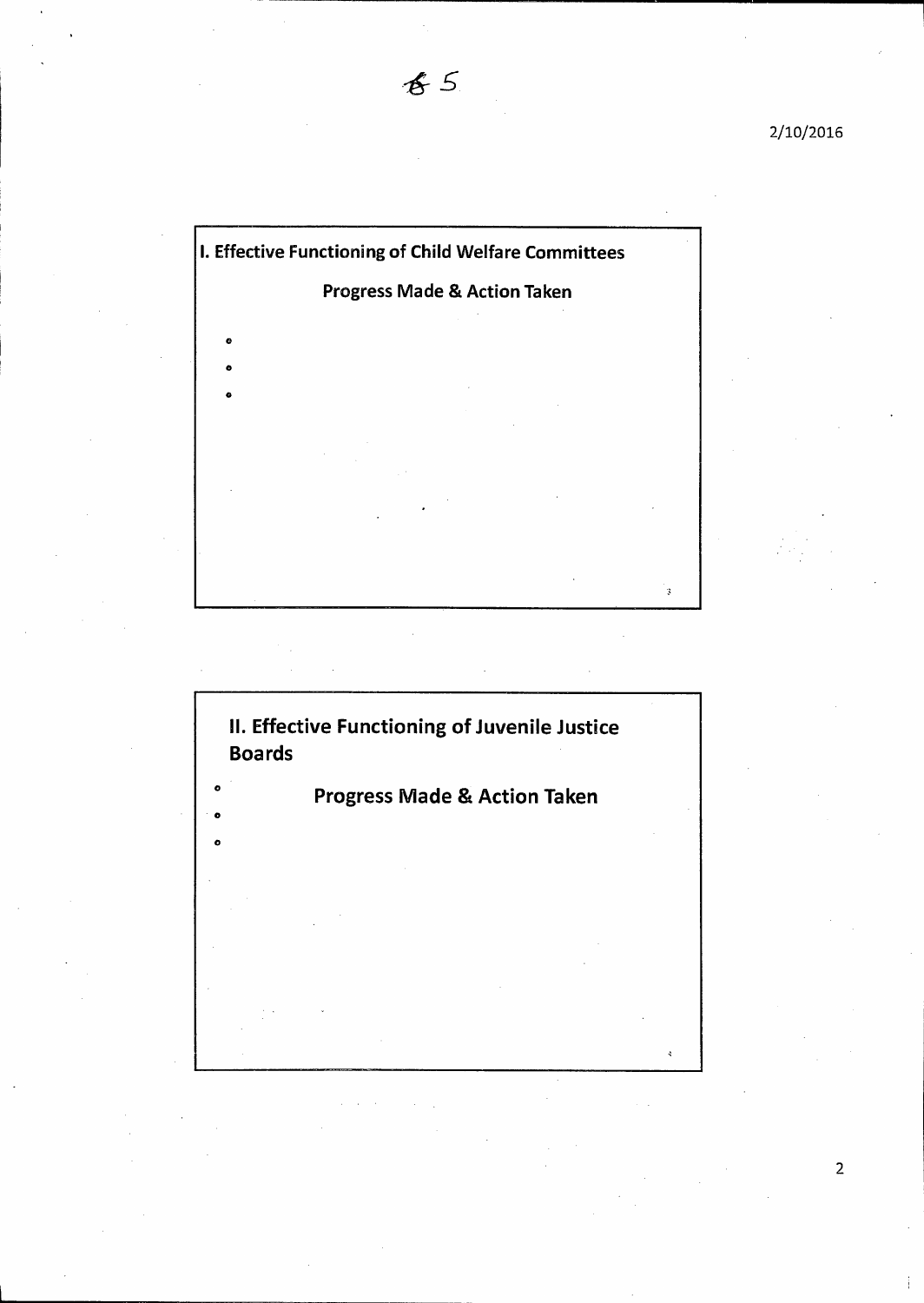an di Kabupatén<br>Kacamatan Tanah



 $6\overline{6}$ 



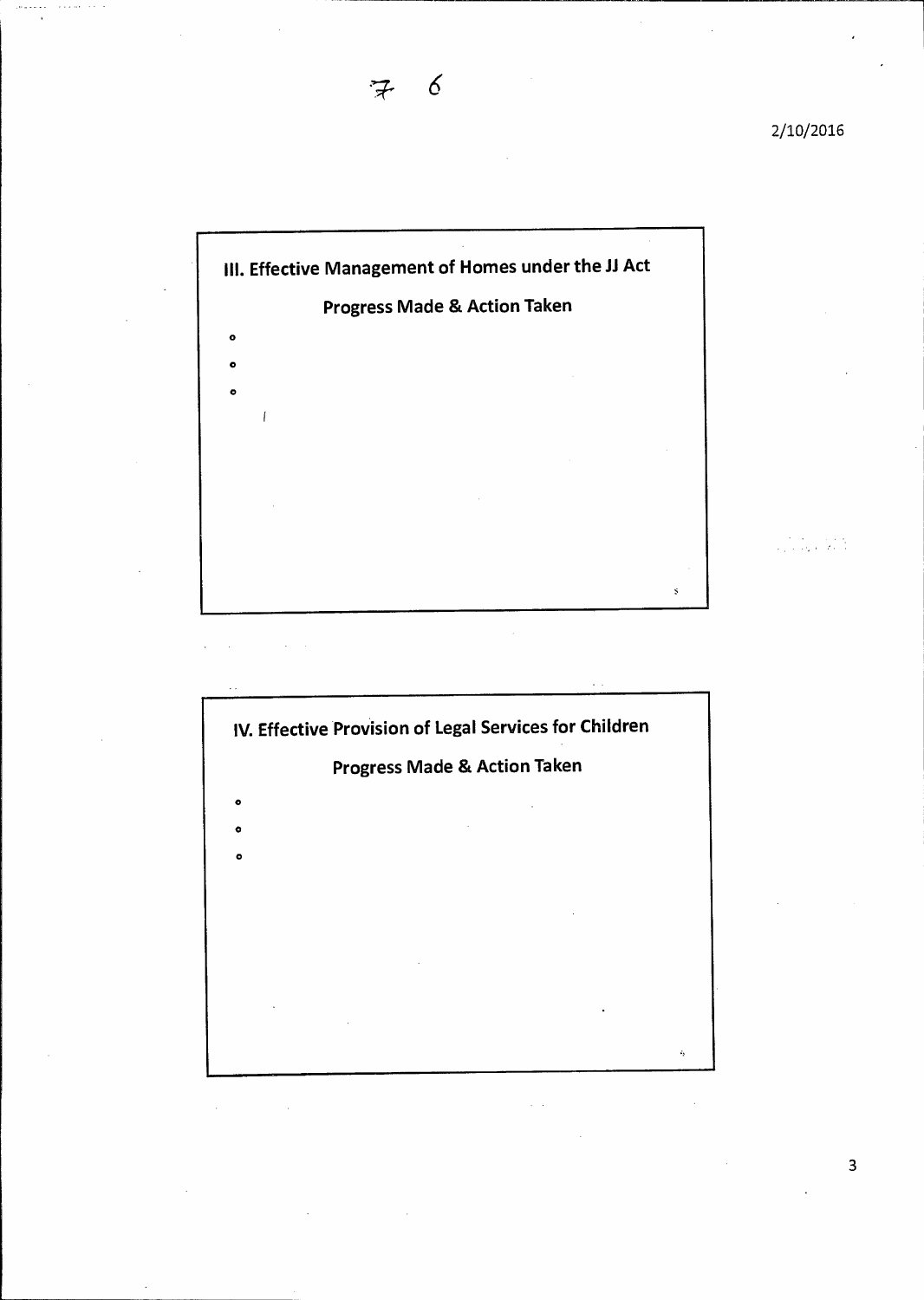

## ROUND TWO Strengthening Restoration and Rehabilitation of Children in the Juvenile Justice System

Status of implementation in the State on:

a) Social investigation Reports and Individual Care Plans

b) Rehabilitation of juveniles in Conflict with Law in the Homes c) Rehabilitation of Children in need of care and protection in the Homes

d) Role of Police, Probation Officers, Restoration and After Care

Challenges related to Social Investigation Reports and Individual Care Plans (List any three critical Challenges related to SIR and ICP respectively)  $\bar{Z}$ 

 $\overline{I}$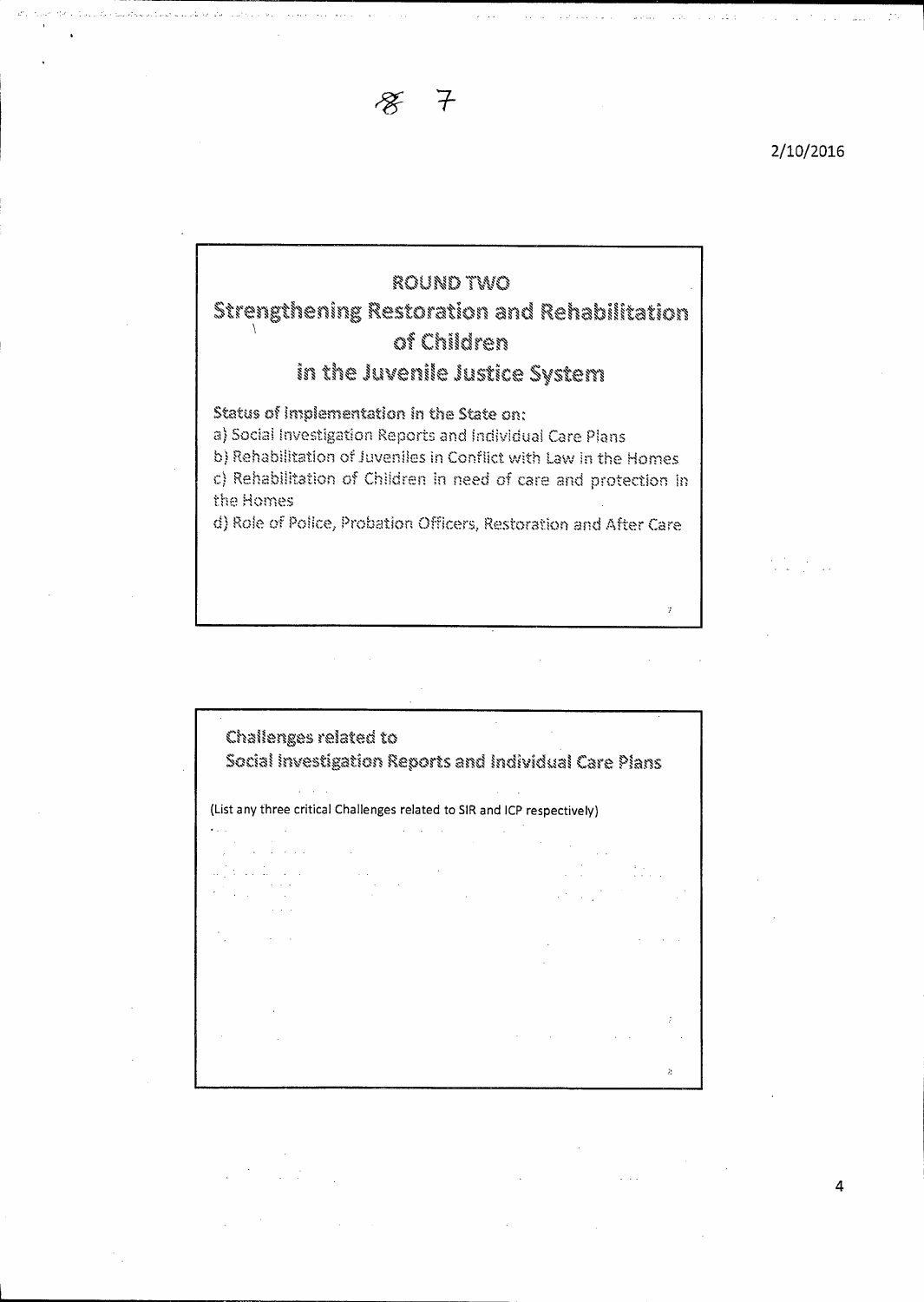$\mathbf{r}$ 

 $\langle \cdot \rangle$ 

Challenges related to Rehabilitation of juveniles in Conflict with Law in the Homes

 $\mathbf{g}$ 

(List any three critical Challenges)

 $\overline{1}$ 

Challenges related to Rehabilitation of Children in need of care and protection in the Homes

List any three critical Challenges

 $\frac{1}{2} \frac{1}{2}$ 

 $\chi$  ,  $\chi$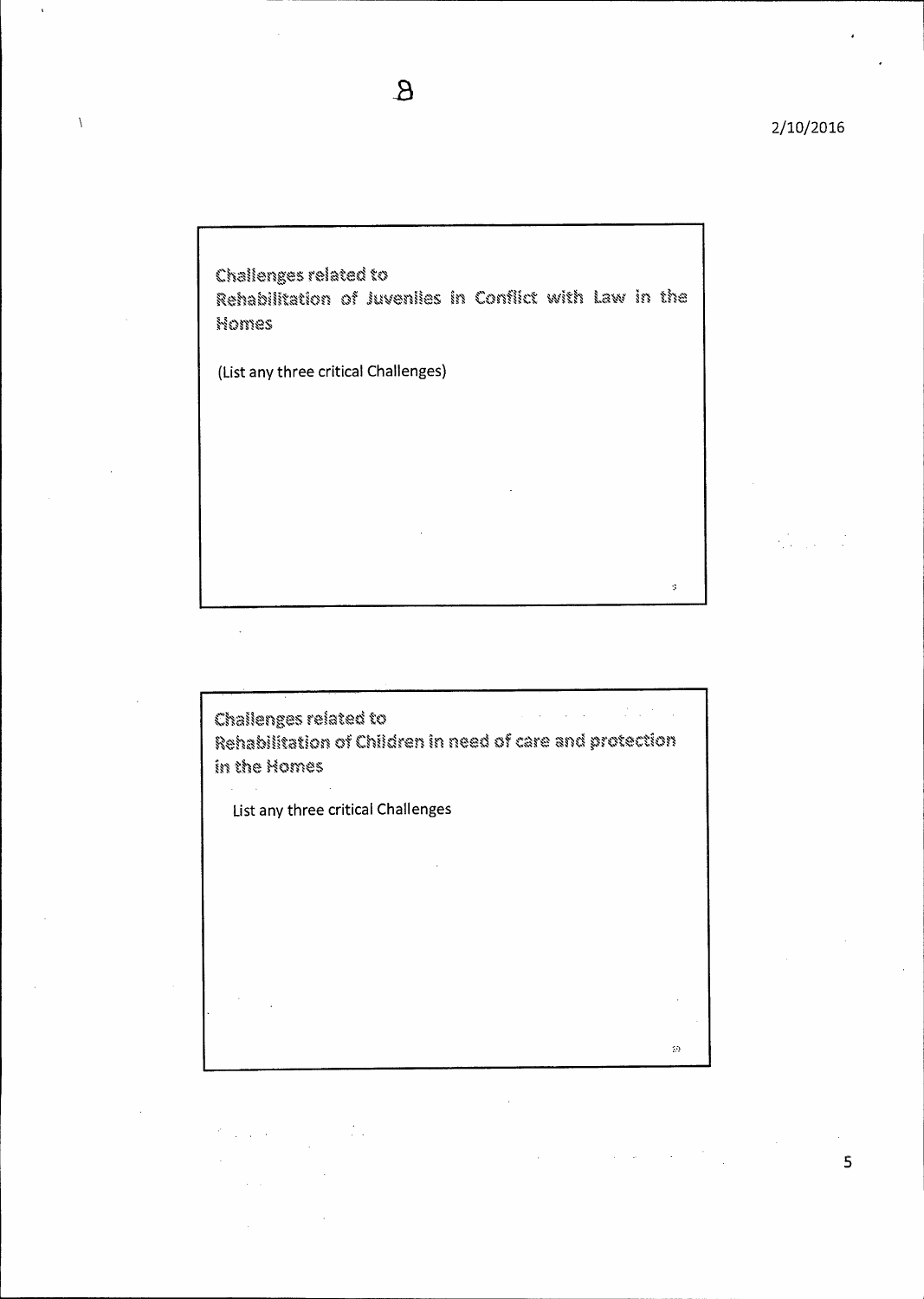da ar an an an an 1991.<br>Tachartasan

••..

 $\bar{\Omega}$ 

Challenges related to Role of Police, Probation Officers, Restoration and After Care

**List any three critical Challenges** 

## Good Practices on Rehabilitation of Children in the State

List a maximum of I or 2 examples in the form of a Case Study with bullet points as depicted on next slide (no detailed explanations) within the following themes

I. Social investigation Reports and individual Care Plans

- 2. Rehabilitation of Juveniles in Conflict with Law in the Homes
- 3. Rehabilitation of Children in need of care and protection in the Homes
- 4. Role of Police, Probation Officers, Restoration and After Care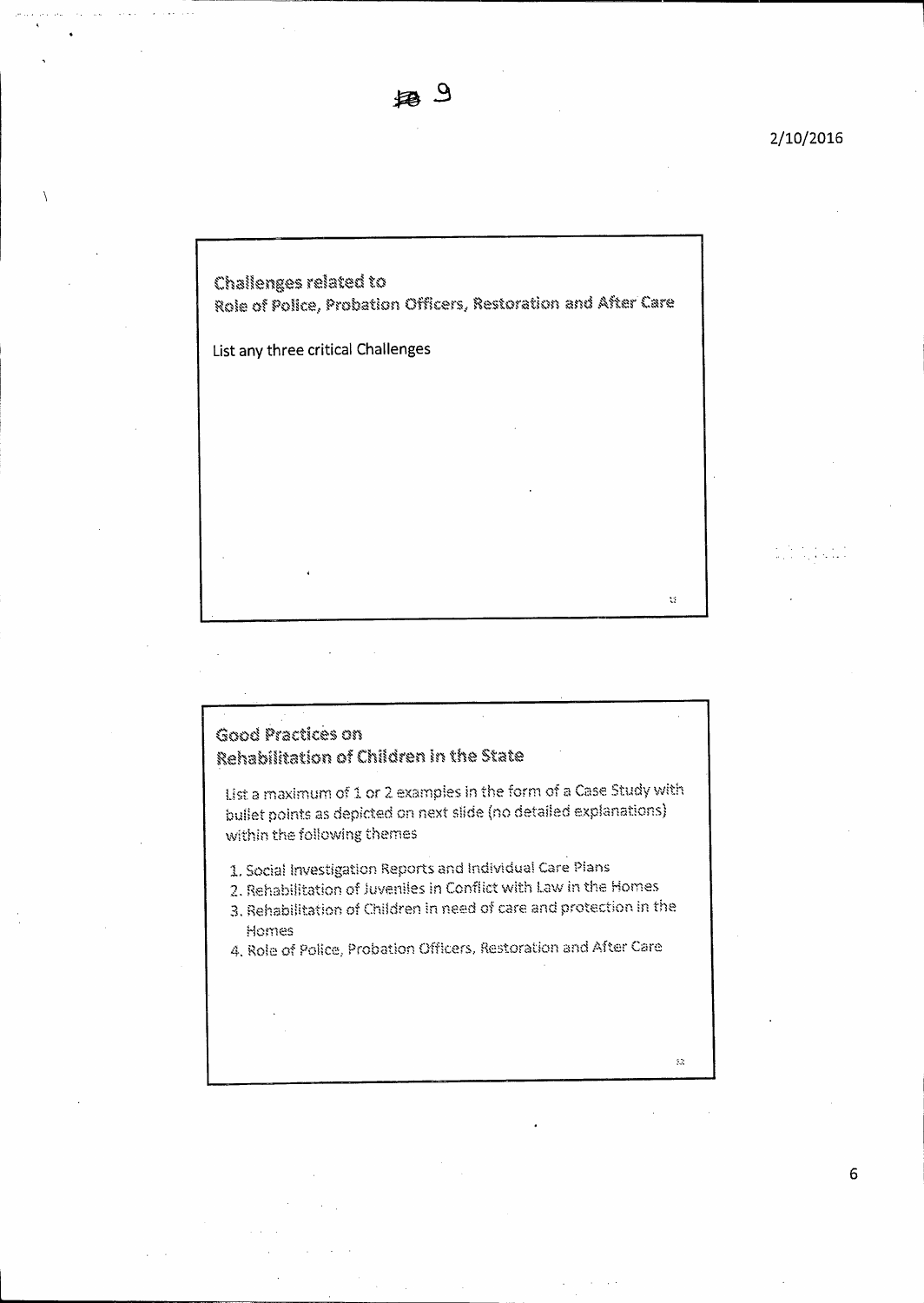|                          | Case Study 1: |   |    |
|--------------------------|---------------|---|----|
| An idea:                 |               |   |    |
| The Context (where, why) |               |   |    |
| Key Activities:          |               |   |    |
| Process Followed:        |               |   |    |
| Partners in the Process: |               |   |    |
| impact:                  |               |   |    |
|                          |               |   |    |
|                          |               |   |    |
|                          |               |   |    |
|                          |               | ٠ | 13 |

 $\overline{10}$ 

 $\ddot{\phantom{a}}$ 

 $\sqrt{2}$ 

j

 $\bar{\beta}$ 

| Case Study 2:                                                            |    |  |  |  |
|--------------------------------------------------------------------------|----|--|--|--|
| An idea:                                                                 |    |  |  |  |
| The Context:<br>$\sim 10^{11}$ km s $^{-1}$ M $_{\odot}$<br>and a string |    |  |  |  |
| Key Activities:                                                          |    |  |  |  |
| Process Followed:                                                        |    |  |  |  |
| Partners in the Process:                                                 |    |  |  |  |
| impact:                                                                  |    |  |  |  |
|                                                                          | 33 |  |  |  |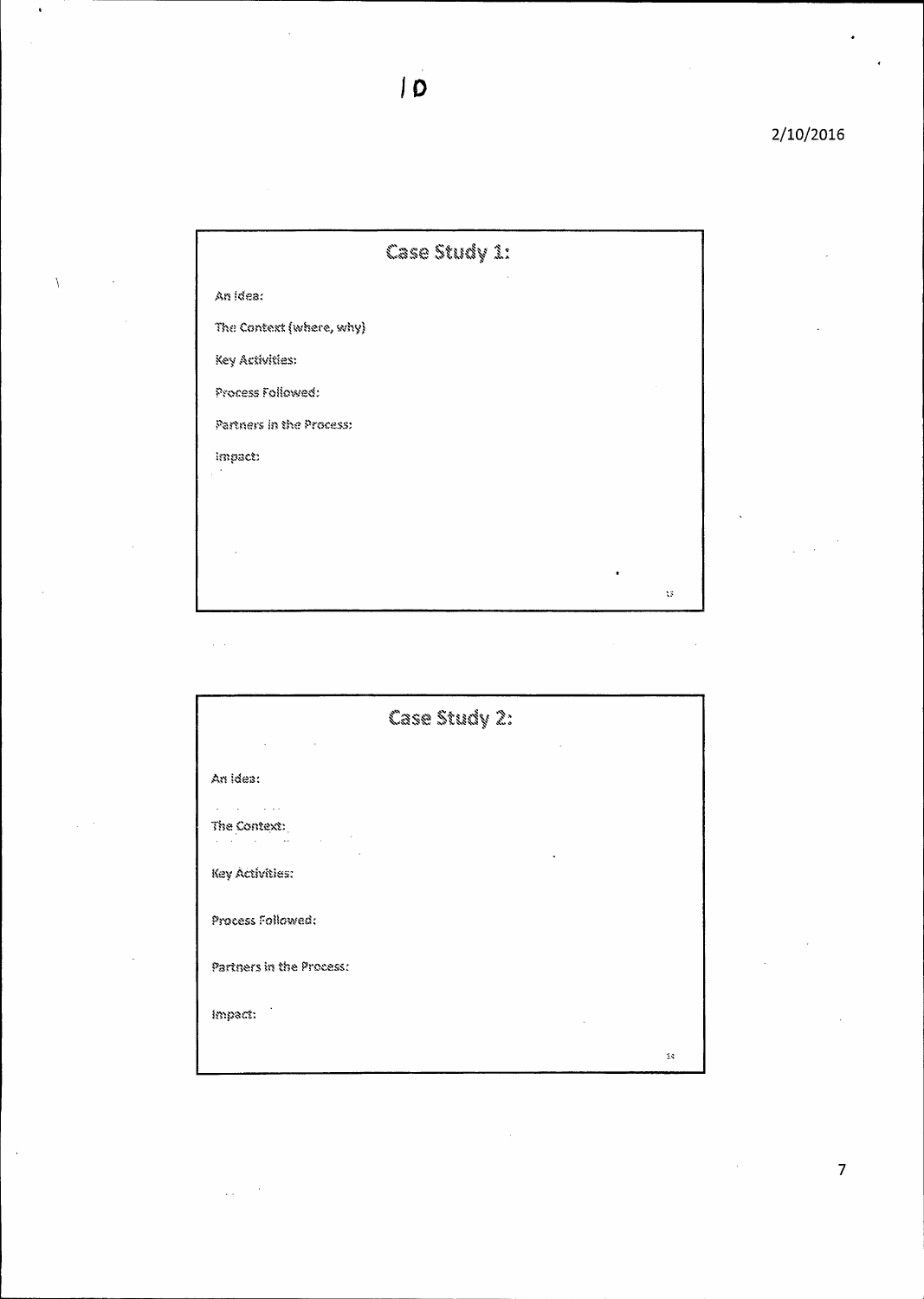#### **DRAFT GUIDANCE NOTE FOR STATE PRESENTATIONS**

#### **Regional Level Round Table Conferences on**  Strengt**hening Restoration and Rehabilitation of Children**  under **the Juvenile Justice System**

#### Organized by

#### The Supreme **Court Committee and High Court Committees on juvenile Justice**

#### Supported by **• UNICEF**

Technical Support from

**• Centre for Child and the Law (CCL), - National Law School of India University (NLSIU), Bengaluru** 

£,

#### **Respective National Law University in the host State**

#### **I. Introduction**

Effective implementation of the *JJ* Act is a matter of serious concern for the Honorable Supreme Court. A one person Committee headed by Hon'ble Mr. Justice Madan B Lokur was set up in August 2013 to ensure the effective implementation of the Juvenile Justice (Care • and Protection of Children) Act, 2000. The Committee held a review meeting with the State level juvenile justice Committees of the Hon'ble High Courts on 22nd February 2014. One of the suggestions that emerged from the meeting was to hold round. table conferences of the High Court Committees to promote learning from across the sates and to develop strategies for effective implementation of the II Act across the country.

UNICEF has been collaborating with the judiciary in its efforts to adequate structures and systems for the effective implementation of the JJ Act at the National and State levels. As a follow up to the decision in the 22nd February meeting, it was envisaged that a report on the status of implementation of the Act is developed, focusing on the experiences of States, the key bottlenecks and most importantly on concrete recommendations that could be made to help realize this goal.

A series of five. Regional Level Round Table Conferences were organized across the country, by the Supreme court COmmittee in collaboration with State High Court Committees, with support from UNICEF, and Technical Support from the Centre for .Child. and the Law, National Law School of India University, Bengaluru. These were held at Guwahati, Cuttack, Chennai, Lucknow and Bhopal for the North-East, East, South, North and West Regions respectively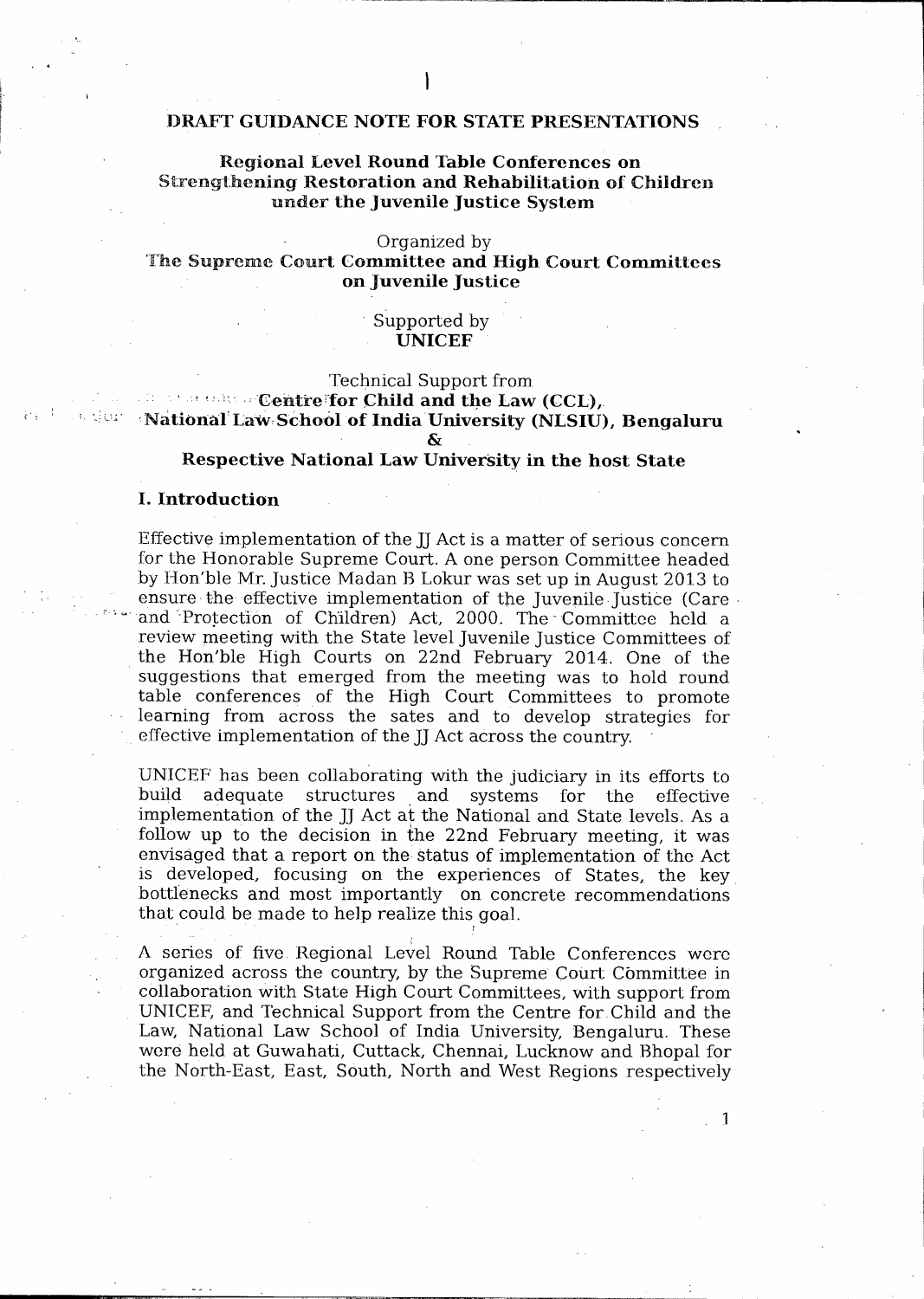and culminated with a National consultation held at New Delhi on 25th April, 2015.

The four identified themes for deliberation during by the stakeholders these round tables were:

- a. Effective Functioning of juvenile Justice Boards,
- b. Effective Functioning of Child Welfare Committees.
- c. Effective Management of Homes, and
- d. Effective Legal Services for Children

These Regional Level Round Table Conferences were the first of its kind in the country and was referred to as a 'breakthrough moment for India' - one that enabled dialogue and collective action towards more effective implementation of the JJ Act across the country. This was an opportunity for multiple stakeholders from the participating 'States:to, share. with one another their problems, experiences, ideas and wisdom and to not only develop strategies for more effective implementation of the JJ Act but to ensure that speedy justice to children becomes a reality for all children in India. The conferences were designed to enable participants to discover new ways to improve the implementation of the Act, to review the road taken so far and to draw a road map consisting of short term and long term goals, based on insights derived.

Encouraged by the overwhelming response to the first round of regional level roundtables, a second round of regional level consultations- and National Consultation will now be organized during the period August 2015 - March 2016.

## **II. Objectives and Themes for deliberation during Round Two**

**Objectives** 

- Taking stock of progress on key recommendations from Round 'One .
- Status of Restoration and Rehabilitation measures under the jjA
- Presentation on Best Practices that can be scaled up or replicated from some States/Organizations

A key theme that will be addressed during this second round will be **Strengthening Restoration and Rehabilitation under the JJ<br>Act, while also taking stock of the progress of the Act,** while also taking stock of the progress of the recommendations from the first round of the Round Table Conferences,

#### **Sub-Themes:**

2\_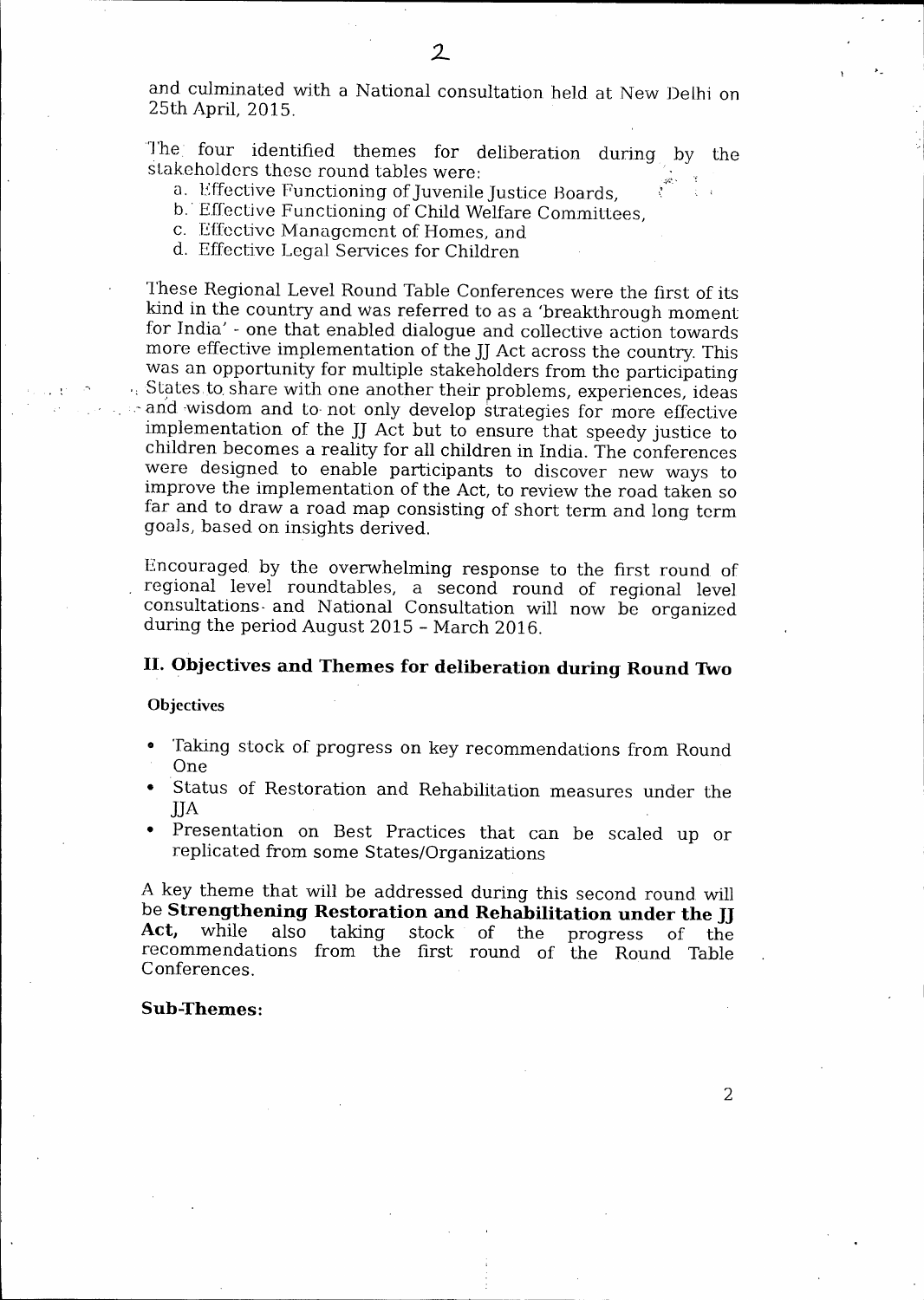The following four sub-themes that have been identified in relation. to Restoration and Rehabilitation of children. under the juvenile Justice (Care and Protection of Children) Act, 2000 are:

## **a. Social Investigation Reports and Individual Care Plans**

The preamble of the JJ Act as well as other key features of the Act and Rules - such as the composition of the Juvenile Justice Boards. and Child Welfare Committees, and the inclusion of Social Investigation Reports and Individual Care Plans reflects the psycho-- socio-legal approach inherent in the jurisprudence that forms the foundation of this welfare legislation. The Individual Care Plan is a. comprehensive development plan for a juvenile or child based on. age specific and gender specific needs and the case history of the juvenile or child, prepared in consultation with the juvenile or  $\epsilon$ child,  $\epsilon$  in order to restore the juvenile's or  $\epsilon$ child's self-esteem, dignity and self-worth and nurture him into a responsible citizen.

عارية الراباء

 $\pm i$ 

Social. Investigation Reports (SIRs) and Individual Care Plans (ICPs) are envisaged as means by which comprehensive and individualized assessments and orders are passed by the 1113s/CWC5 and care for children who come within the purview of • the II Act.

The jj Act envisages that in every case, the juvenile Justice Board.  $\sim$ or-Child:Welfare-Committee in question-shall-consider the Social Investigation Report. (to be filed by the probation officer or a registered NGO) to understand the background and circumstances of the child who is under inquiry. These reports are key in understanding whether the child has received, education, the socioeconomic conditions of the family, mental health concerns of the child, past conduct and behaviour, etc. This report is to be drawn. from home visits and interviews with family members, relatives, teachers, neighbours, and other relevant persons who can give information about the child. These reports are vital for the Board and the Committee in not only understanding the child's context but also for arriving at best-interest determinations to inform. individualized orders for each child, thereby enabling achievement of the overall legislative goals of restoration and rehabilitation.

Individual Care Plans (ICP) are part of a comprehensive development plan for children prepared based on the specific needs of the child keeping in mind the age, gender, case history, health needs, emotional needs, family situation, educational needs, etc. The plans are designed with ultimate goal of effective rehabilitation and reintegration of the child into society. All orders of the juvenile Justice Board and Child Welfare Committee need to mandatorily encompass an ICP for the child. These plans are also to be reviewed by the Management Committee of the Home housing the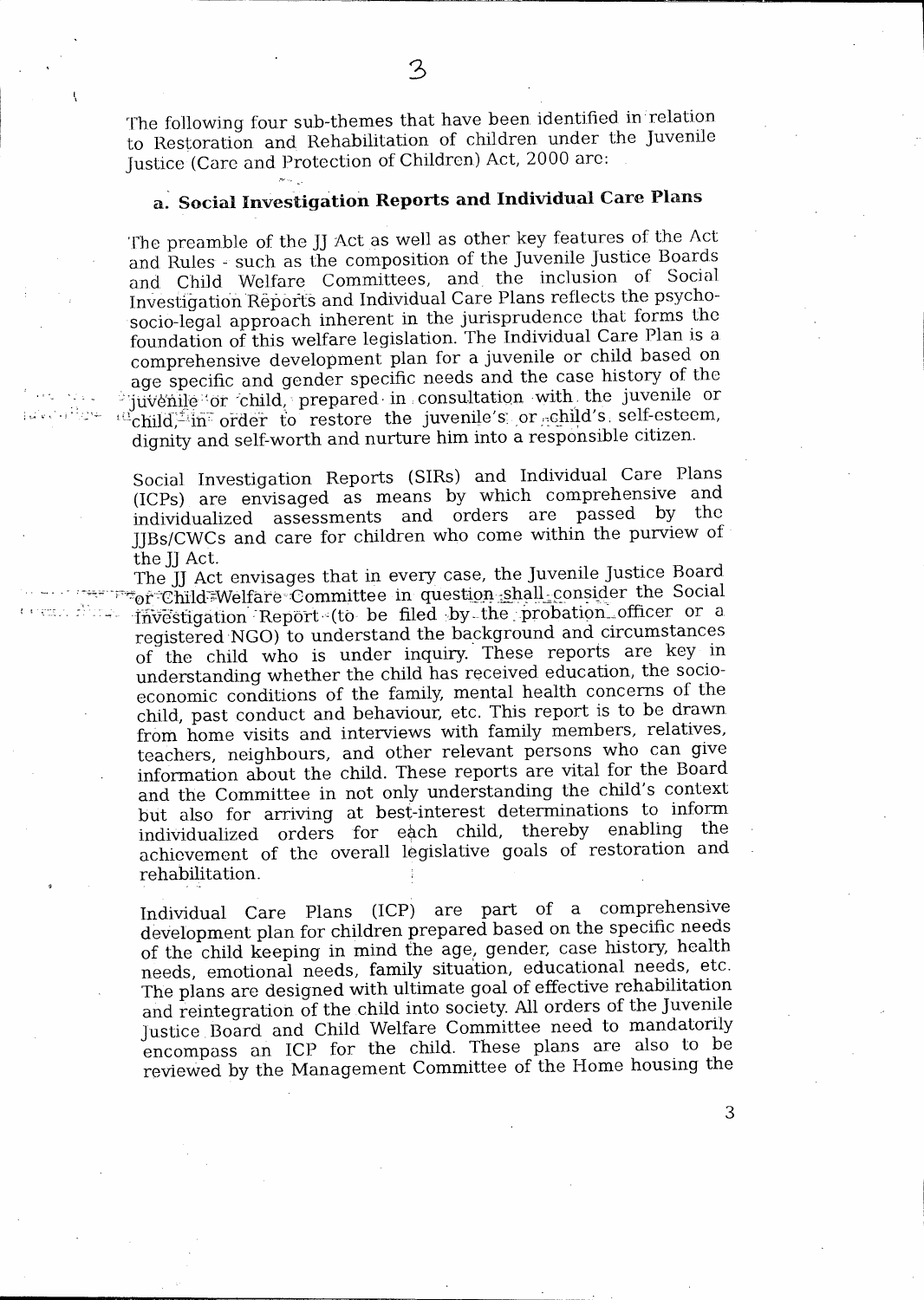child keeping in mind the physical and emotional changes that a child may undergo as well as a change in the needs of the child.

The effective use of the SIR and JCP will naturally result in achieving concrete outcomes for children (and their families) who entitled to receive care, protection, treatment, development and rehabilitation as envisaged in the law. States are therefore invited to share their experience in preparing these SIRs and ICPs, and the challenges they face in this regard. They may also share any innovative measures they may have taken in this regard which may be replicated in other states in the country.

## **b. Rehabilitation of Juveniles in Conflict with Law**

. Effective rehabilitation and re-integration into the community for juveniles in- $\text{conflict}_w$ , with, law, and concomitant lowering of recidivism rates is at the heart of efforts aimed at the effective implementation of this welfare legislation, whose long title itself confirms the rehabilitative jurisprudence on which it is premised. Success in this vital area is what determines how the juvenile and his/her family, the victims of juvenile crime, and the wider community experience and view 'juvenile justice'. Rehabilitation for this group of children therefore requires a higher order of commitment, deeper levels of understanding as well as specialized skills and may encompass several steps not restricted to probation, counseling, therapy, etc. It entails the coming together of several stakeholders such as the family, probation officers, counselors, advocates, doctors, Child Protection Units, community level workers, teachers, etc., and particularly the juvenile justice Boards and Child Welfare Committees themselves, all of who play roles related to assessment, care, protection, treatment and rehabilitation of the child..

The absence of specialized cadres of police, probation officers, jjBs, advocates, counselors and correctional staff in Observation Homes and Special Homes as well as work at the family, community and village/slum area pose numerous challenges that are barriers in achieving child friendly proceedings and effective rehabilitation. The urgent need for professionally designed services for juveniles and their families including Probation Services and rehabilitative services in Places of Safety and Special Homes in order to achieve the goals of rehabilitation and restoration has been identified as an area of prime importance in addressing juvenile crime.

States are invited to share their experience in providing rehabilitative services for children in conflict with law and any innovative measures they may have taken in this regard.

4

 $\overline{4}$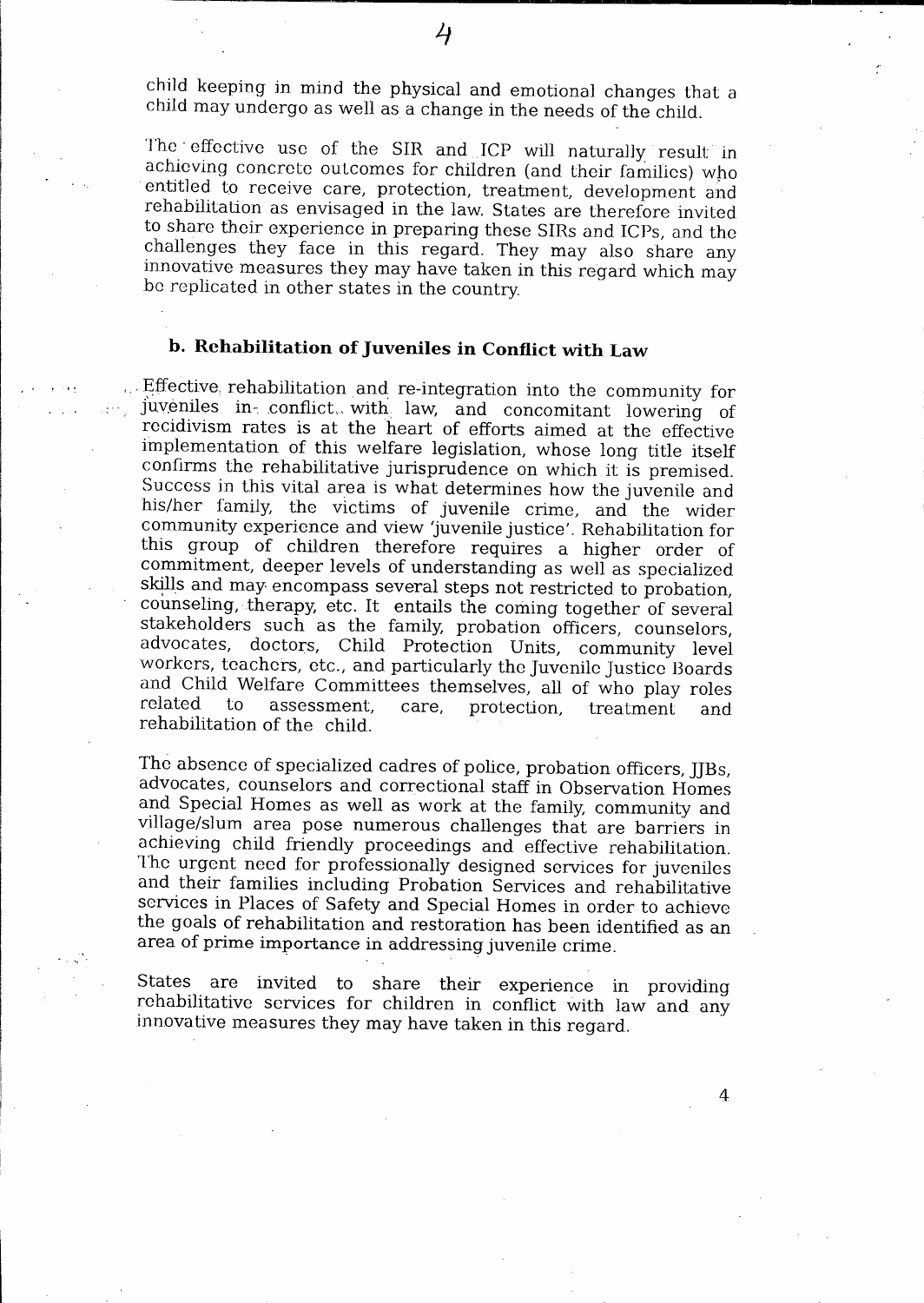#### **c. De-institutionalization, Restoration, Repatriation & Alternative care**

The 'UN Guidelines on The Alternate Care of Children affirms that the family being the fundamental group of society and the natural environment for the growth, well-being and protection of children, efforts should primarily be directed to preventing the separation of children from their families unless such separation is in their best interests. Similarly the state has a duty to enable the child to remain in or return to the care of his/her parents, or when appropriate, other close family members. One of the fundamental principles of juvenile justice is that institutionalization of a child is to be ordered only as a step of the last resort and that too only for the.minimuni possible duration. JJBs and CWCs are also required to take full account of the desirability in principle, of maintaining the child as close as possible to his/her habitual place of residence, in order to facilitate contact and potential reintegration with his/her family and to minimize disruption of his/her educational, cultural and social life.

tike op

While recognizing that residential care facilities and family-based care complement each other in meeting the needs of children, where large residential care facilities (institutions) remain, alternative placement options need to be effectively used in the context of an overall deinstitutionalization strategy, with precise ..goals\_ and I-objectives ,' 7which will allow • :for their progressive elimination.

In lieu of this, the Act envisages several non-institutional measures for rehabilitation and reintegration including Sponsorship, Foster Care, and Adoption and placement in the care of a Fit Person.. Most states do not have a functioning Sponsorship or Foster Care Scheme. Several non-institutional dispositional alternatives for children found to be conflict with the law such as admonition, counseling, community service, probation, payment of fines, etc are available: The law also requires restoration and rehabilitation efforts to begin as soon as the child is institutionalized, which implies that placement into the family or family based setting within the community as appropriate, is to be prioritized.

Restoration and Repatriation of children, particularly child victims of crime to their home state or to the country of origin in a timely and child friendly manner is a matter of concern in most states.

States are invited to share their experience and challenges faced in de-institutionalization and placement into family/family based settings, and in the provision of alternative care for children. States may also share any innovative measures they may have taken in this regard which may be replicated in other states.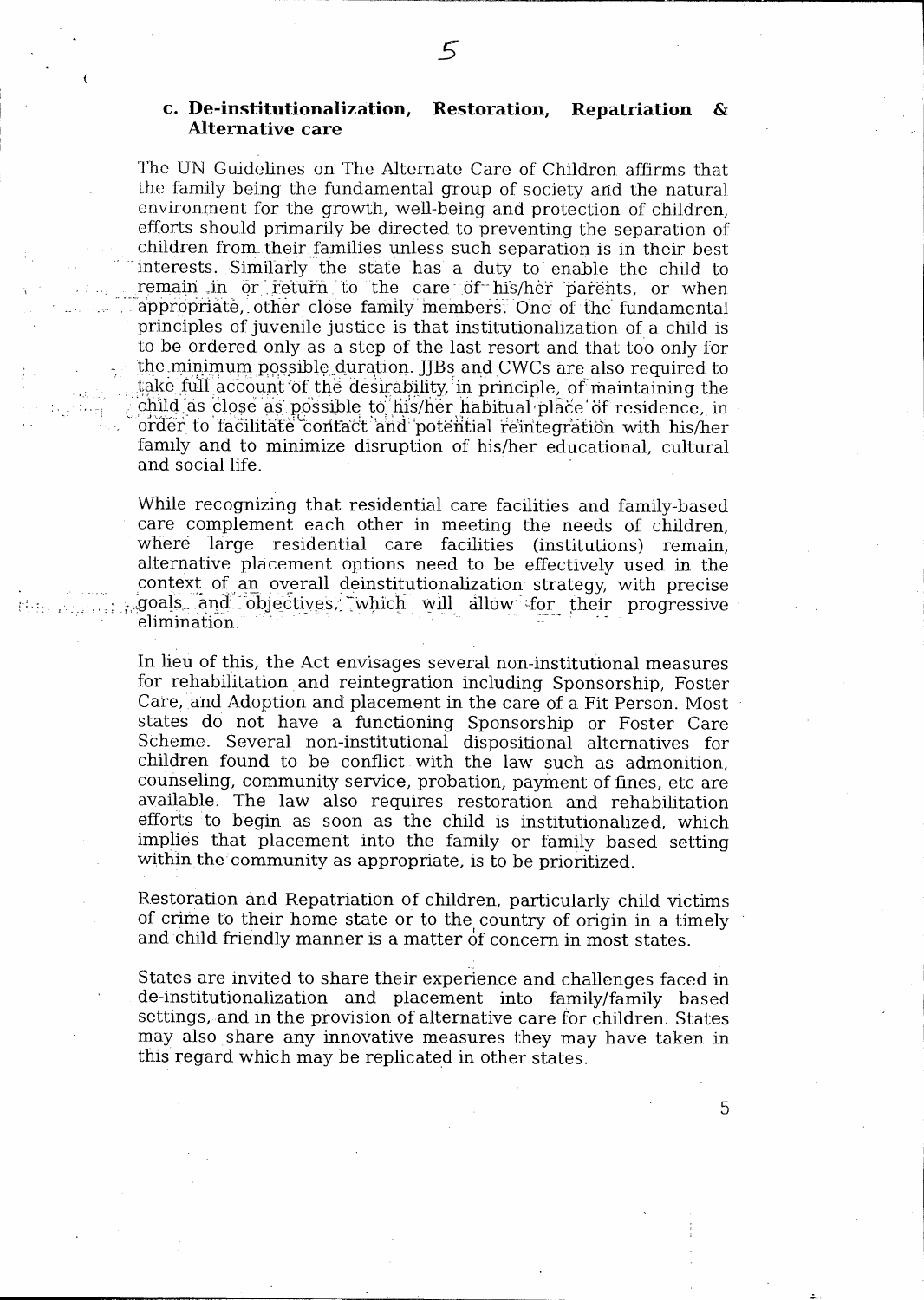## **d. After Care and Social Integration**

The jj Act envisages that for effective rehabilitation of children, particularly juveniles in conflict with law and child victims of crime into the community with dignity, social integration is absolutely vital. This may require several steps to be taken by the state child protection functionaries such as pre and post release planning for effective after care, individual and family counseling/social work<br>interventions, networking, resumption of formal schooling resumption of formal schooling, provision of vocational training, financial support, skills training in. life skills, independent living skills, periodic follow up by the probation officers and child protection unit functionaries probation officers and child protection unit functionaries.<br>Community level work with families, schools, and other Community level work with families, schools, and other stakeholders responsible for children's well-being is most often conspicuous by its absence, resulting in little or no preventive or follow up monitoring and review of progress.

6

The law also demands no disqualification attached to conviction and prohibition on the violation of privacy.

States are invited to share their experience and challenges faced this regard in addition to any innovative measures they may have taken which may be replicated in other states.

#### **HI. State Presentations**

Each State is given 60 minutes on Day one of the consultation to present the issues in the state and have an open-house discussion on the same. The State High Court Committee is required to make a brief presentation on the relevant issues and challenges arising in. the concerned state. Best practices included in the presentation should be of programmes, models, innovations or approaches at some reasonable scale that could be replicated by others rather than individual case studies. The presentation shall not extend 45 **minutes** and. presenters are requested not to exceed the time given to them as this may compromise the time allotted for the 15 minute Open-house discussion of issues arising from that state.

The presentation must cover the following:<br>i. Action Taken & Progress Made on

Action Taken & Progress Made on the Four Themes in the First Regional Round of Consultations

- a. Effective Functioning of juvenile Justice Boards,
- b. Effective Functioning of Child Welfare Committees,
- c. Effective Management of Homes, and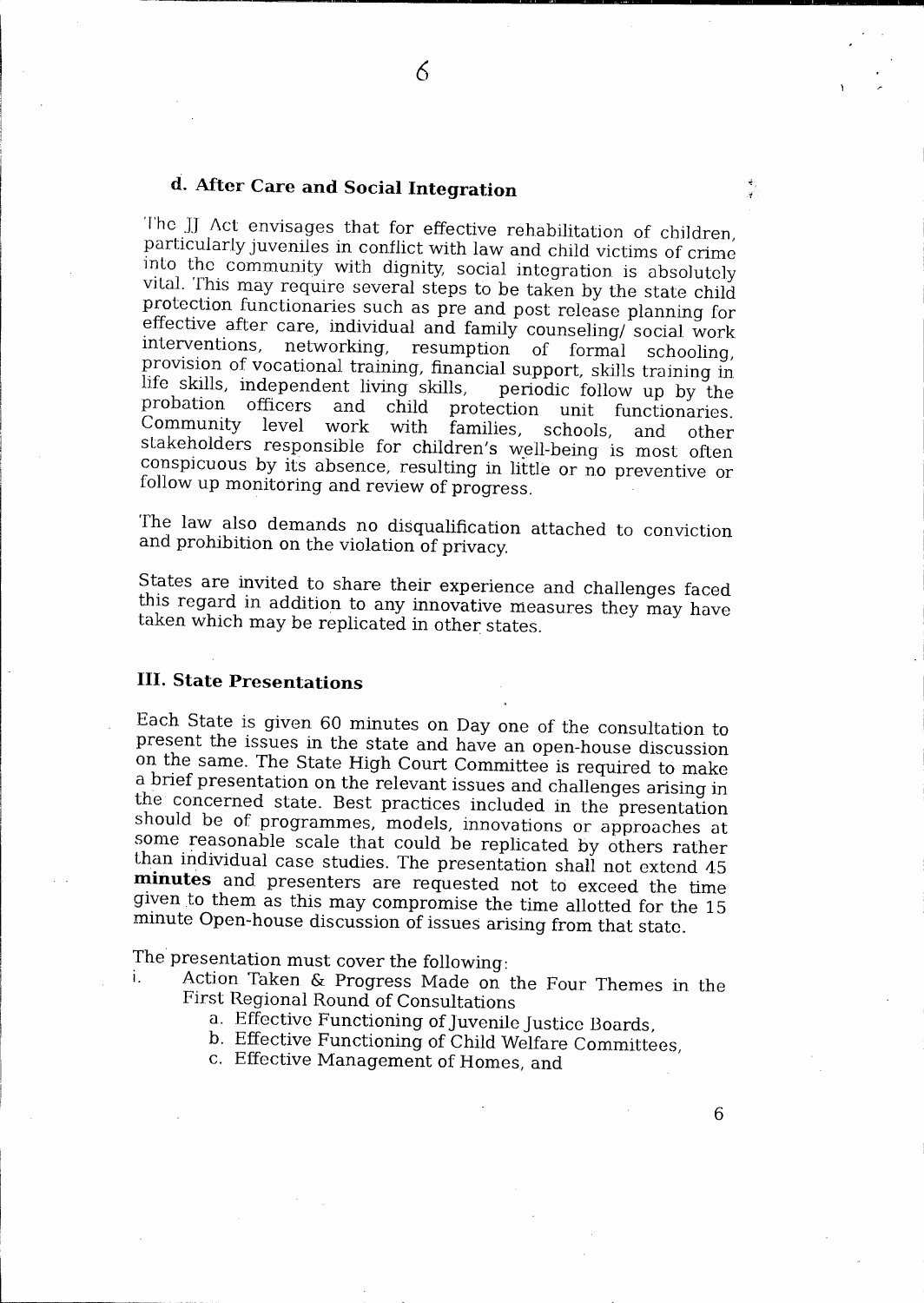d. Effective Legal Services for Children

 $v_{\rm T}$ 

ii.

Key Challenges Identified in the State on the Four Themes identified in the Second Regional Round of Consultations on the Strengthening Rehabilitation of Children under the juvenile Justice System

- a. Social Investigation Reports and Individual Care Plans
- b. Rehabilitation of Juveniles in Conflict with Law
- De-institutionalization, Social Integration,. Restoration, Repatriation & Alternative care
- d. Social Integration and After Care

iii. Key Challenges Arising on Other Issues

iv. Best Practices on Rehabilitation and Restoration of Children in the State.'

The template for the presentation to be used in creating the presentation (attached) and is to be used by each State High Court Committee for presentation in the standard Microsoft Office Power Point format. Presenters are requested to stick to the template provided to them in order to ensure uniformity with other states in respect of the issues to be discussed in the Consultations.

### **IV. Submission of State Presentations**

The presenters from each state are hereby requested to email their final presentations (or speech as the case may be) in advance to arlene@n1s.ac.in. These presentations and speech transcripts are• vital for record-keeping and for the preparation of the report on the regional round table consultations. In the event that the presentation was not finalized ahead of the consultation, the presenter is requested to approach representatives from Centre for Child *&* the Law, NLSIU or the student volunteers from the respective National Law University which is supporting this initiative and who will be present at the consultation.